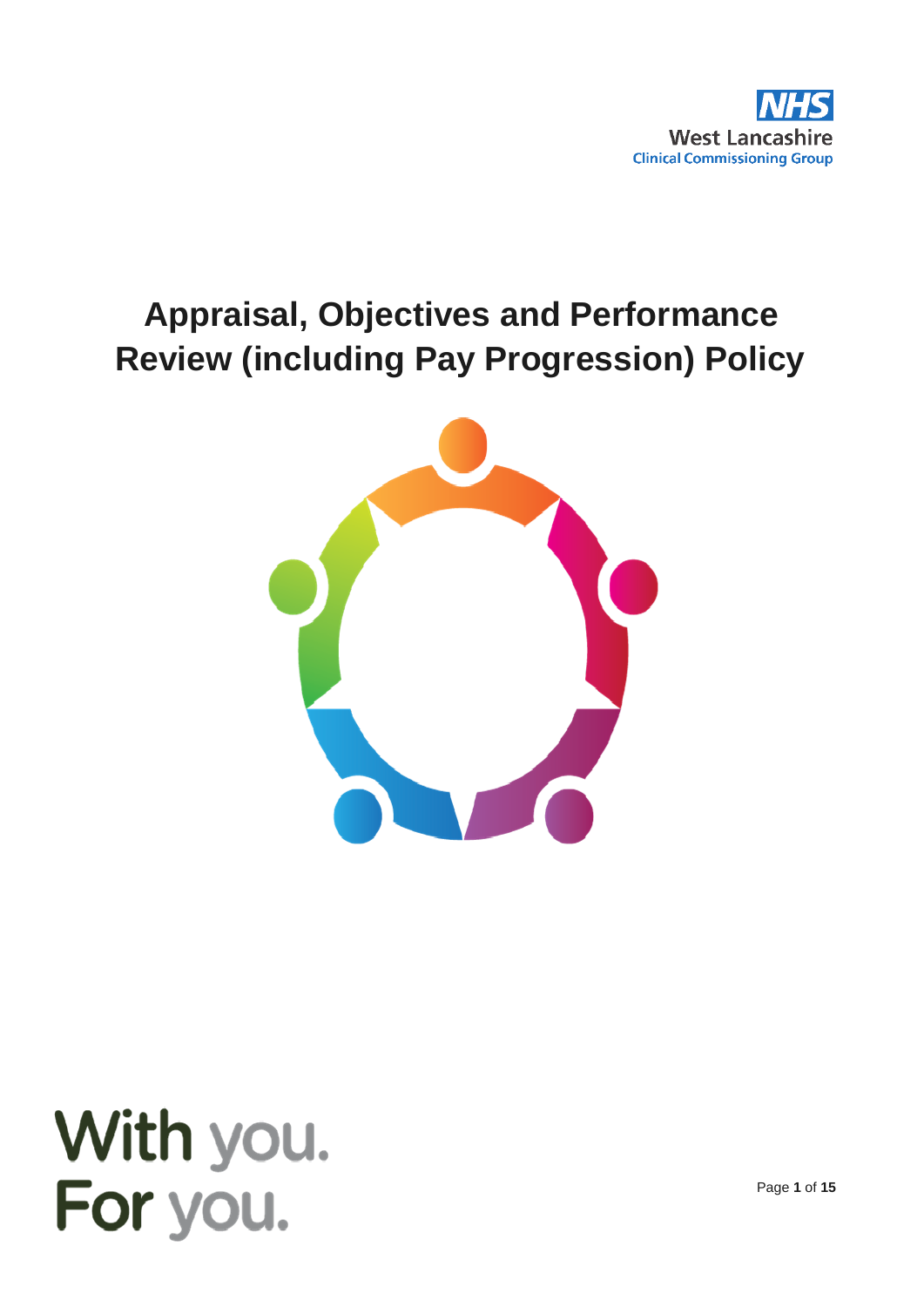| Document Reference:         | <b>HR15</b>                                                                           |
|-----------------------------|---------------------------------------------------------------------------------------|
| Document Title:             | Appraisal, Objectives and Performance Review (including Pay<br>Progression) Policy    |
| Version:                    | 003                                                                                   |
| Supersedes:                 | 002                                                                                   |
| Description of Amendments   | To incorporate the revised NHS National Pay Award scheme<br>launched on 01 April 2019 |
| Author:                     | Jeni Burrell                                                                          |
| <b>Authors Designation:</b> | Midlands and Lancashire CSU HR Team                                                   |
| <b>Consultation Group:</b>  | <b>Executive Committee</b>                                                            |
| Date Ratified:              | 16 February 2021 (by Governing Body)                                                  |
| <b>Effective Date</b>       | 1 April 2020                                                                          |
| <b>Review Date:</b>         | 3 July 2023                                                                           |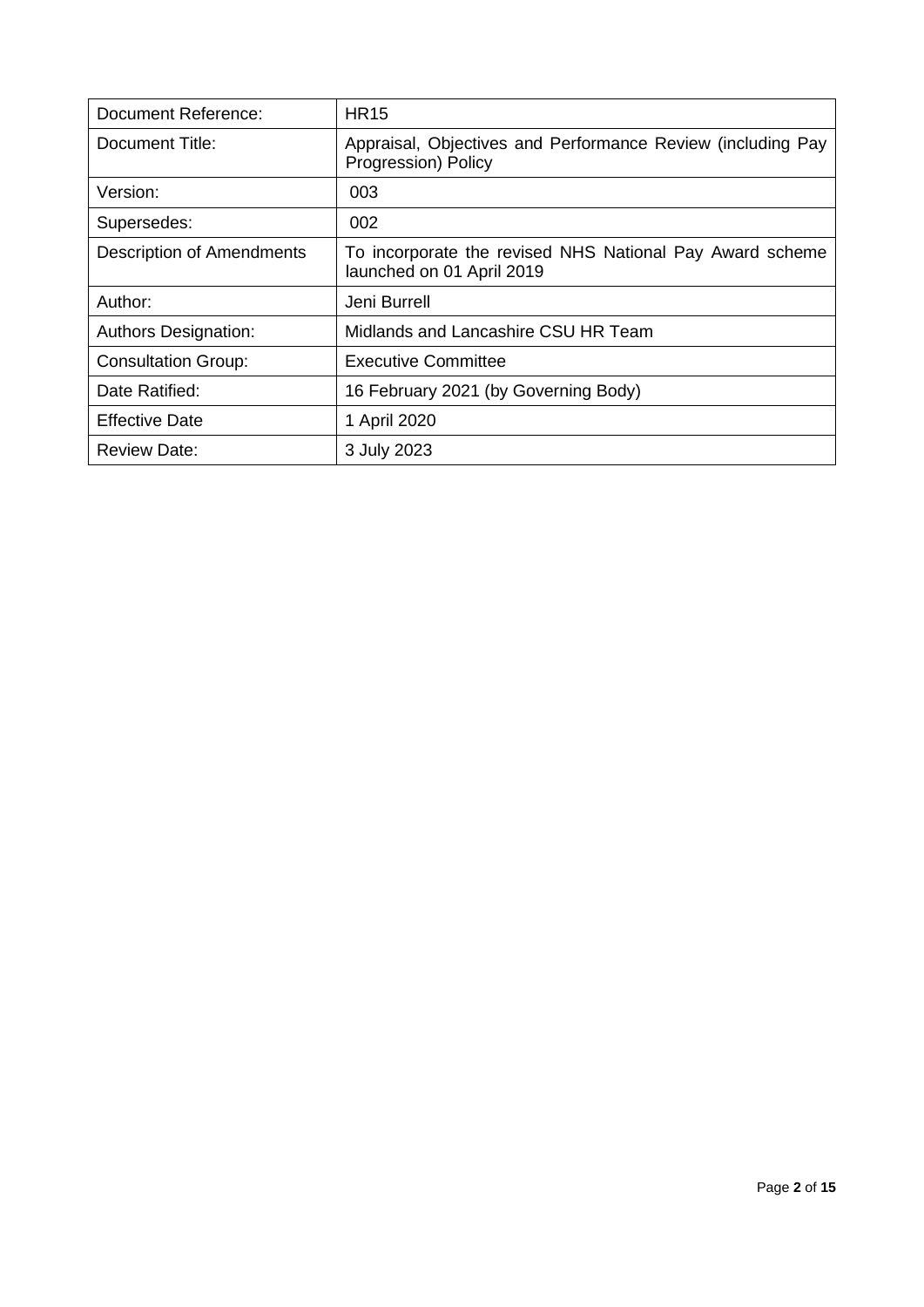# **Contents**

| PART <sub>1</sub> |                                                                                    | 4              |
|-------------------|------------------------------------------------------------------------------------|----------------|
| 1.0               | <b>POLICY STATEMENT</b>                                                            | 4              |
| 2.0               | <b>PRINCIPLES</b>                                                                  | 4              |
| 3.0               | <b>PAY PROGRESSION</b>                                                             | 5              |
| 4.0               | <b>EQUALITY</b>                                                                    | 5              |
| 5.0               | <b>MONITORING &amp; REVIEW</b>                                                     | 6              |
| PART <sub>2</sub> |                                                                                    | 6              |
| 1.0               | <b>PROCEDURE</b>                                                                   | 6              |
| 2.0               | <b>JOB DESCRIPTIONS</b>                                                            | 7              |
| 3.0               | <b>FLEXIBILITY</b>                                                                 | $\overline{7}$ |
| 4.0               | APPRAISAL REVIEW MEETINGS                                                          | $\overline{7}$ |
| 5.0               | PERFORMANCE BANDINGS                                                               | 8              |
| 6.0               | THE ROLE OF THE REVIEWER'S MANAGER                                                 | 9              |
| 7.0               | <b>QUALITY AND MONITORING</b>                                                      | 9              |
| 8.0               | PLANNING DEVELOPMENT INCLUDING PERFORMANCE DEVELOPMENT PLANS (PDPs)                | 10             |
| 9.0               | <b>INCREMENTAL PROGRESSION</b>                                                     | 10             |
| 10.0              | <b>APPEALS PROCESS</b>                                                             | 14             |
|                   | APPENDIX 1 - EQUALITY IMPACT ASSESSMENT                                            |                |
|                   | APPENDIX 2 - GUIDANCE ON JOB DESCRIPTIONS                                          |                |
|                   | APPENDIX 3 - SAMPLE ONE TO ONE RECORD FORM (CCG may choose to use their own)       |                |
|                   | APPENDIX 4 - SAMPLE PRE-APPRAISAL REVIEW FORM (CCG may choose to use their own)    |                |
|                   | APPENDIX 5 - SAMPLE FORMAL APPRAISAL REVIEW FORM (CCG may choose to use their own) |                |
|                   | APPENDIX 6 - PAY STEP SUBMISSION REVIEW FORM                                       |                |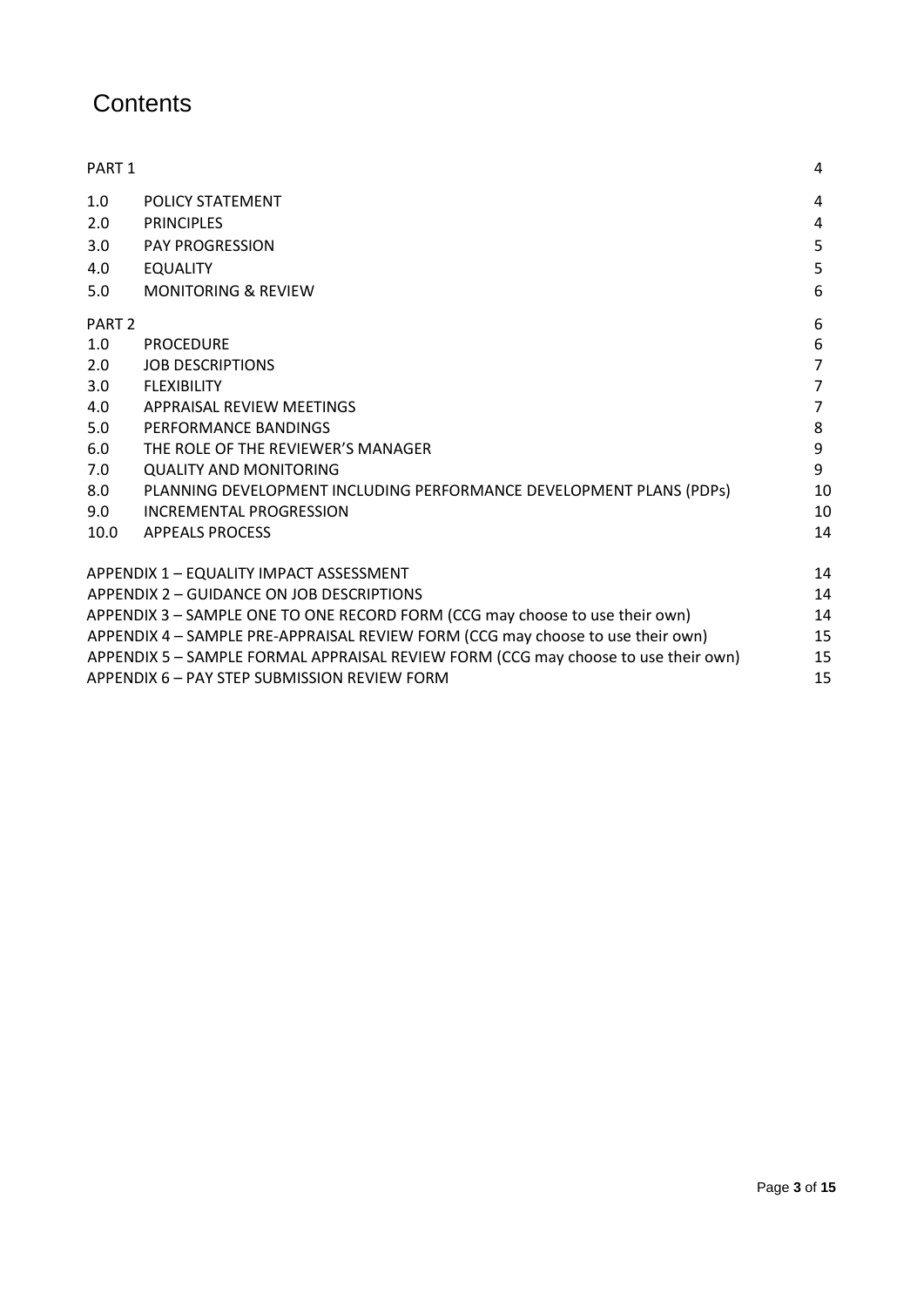# **PART 1**

#### **HR POLICIES**

#### **1.0 POLICY STATEMENT**

- 1.1 The Organisation is committed to improvement through organisational, team and personal development. This means that all employees need to continually develop their skills and expertise so that they are able to carry out their role efficiently and effectively and fully contribute to the success of the organisation.
- 1.2 This Policy sets out the CCG's approach to performance review, talent management and pay progression. It is designed to give an overall statement of intent.
- 1.3 Actively managing performance and talent not only enables the CCG to achieve its mission of supporting, supplying and protecting the NHS, it also makes sure that each and every employee has a clear understanding of:
	- What is expected of them
	- How they are performing
	- How this contributes to organisational performance and strategy
	- What their short-term development needs are
	- What they need to do to develop their career in the longer term
- 1.4 Both employees and managers must share the responsibility for ensuring that appraisals and personal development are embedded in everyday working practices. However, accountability for appraisal is with the manager.
- 1.5 The CCG understands the need to provide a clear and consistent framework within which employees and managers can talk about performance, and review and plan development. The process enables this, and ensures that reliable information on performance, potential, aspiration and skills sets to enable this.

# **2.0 PRINCIPLES**

- 2.1 The CCG recognises the contribution that values, and competencies make towards overall performance and these are included in the measurement of individual performance.
- 2.2 To be effective it is essential that the process is interactive and jointly owned by each employee and their line manager. Line managers and employees will meet in 1:1s on a regular basis to discuss performance and development. The process is ongoing and therefore less effective when addressed infrequently.

These meetings must be documented using the templates contained within the appendices.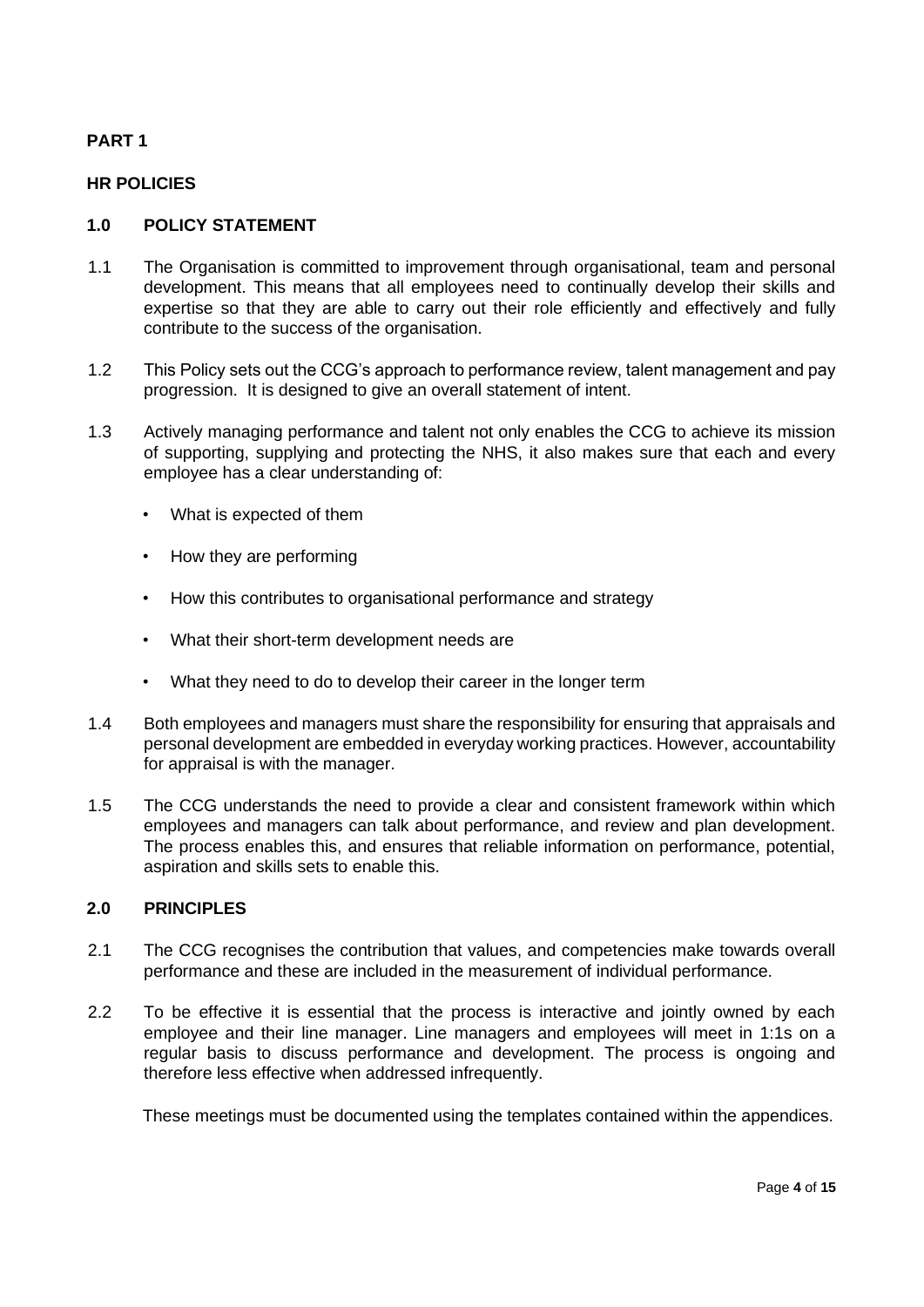- 2.3 In addition to these meetings, bi-annual review meetings should be undertaken to spend more time considering achievements for the ongoing assessment of performance against agreed task and development-based objectives and expected competency and behaviour to ensure the documentation remains up to date and fit for purpose.
- 2.4 The process supports the identification of effective and meaningful learning experiences and opportunities to enable employees to develop their skills and fulfil more of their potential to deliver more effectively in their current and future roles. The process will result in a robust Personal Development Plan (PDP) which can be monitored throughout the year.
- 2.5 Clear expectations will be set in terms of objectives to be achieved together with necessary competencies and behaviours linked to the Corporate Objectives normally developed at the start of each financial year and how these align with organisational strategy and plans.
- 2.6 The process will identify and record how an individual has performed against expectation for the previous review period. This meeting should be recorded and agreed by both parties (see Appendix 5)
- 2.7 The appraisal review period is 12 months, beginning 01 April and ending 31 March to coincide with the publication of the organisations business plans. Managers will hold two meetings with their staff throughout this period. These will occur at the beginning of and approximately halfway through a review period. These are recorded and agreed by both parties (see Appendix 5)
- 2.8 People Development Meetings, consisting of management teams and led by the senior manager, may be held to consider the development plans and opportunities for employees in light of current and future capability and needs.
- 2.9 When the line manager changes during a review period there will be a handover process in which the previous manager will begin an interim Review Meeting by rating the individual's performance to date, and their new manager will complete this by setting expectations for the remainder of the review period. This will ensure continuity in the reviewee's personal development and that outstanding responsibilities in the original role are transferred to others so that business objectives continue to be achieved.
- 2.10 The process is linked to the CCG business strategy and plans, and the competencies and values to ensure that skills and behaviours are developed to meet business needs and culture.
- 2.11 The CCG will ensure that all managers are suitably skilled and competent in undertaking staff appraisals and performance reviews.

# **3.0 PAY PROGRESSION**

- 3.1 Existing staff employed prior to 31 March 2019 should progress through their pay scale with annual pay steps, however if there have been performance issues, then this should be raised throughout the year and dealt with through the appropriate policy. Pay step dates are not the same for all staff as they are based on when staff joined the NHS.
- 3.2 For staff employed since 01 April 2019, pay progression will no longer take place annually. Under the new system, the first pay step reviews will normally take place after two, three or five years depending upon the band. The first pay step review is due to take place from April 2021, when new staff joining or promoted on 01 April 2019 will reach their first pay step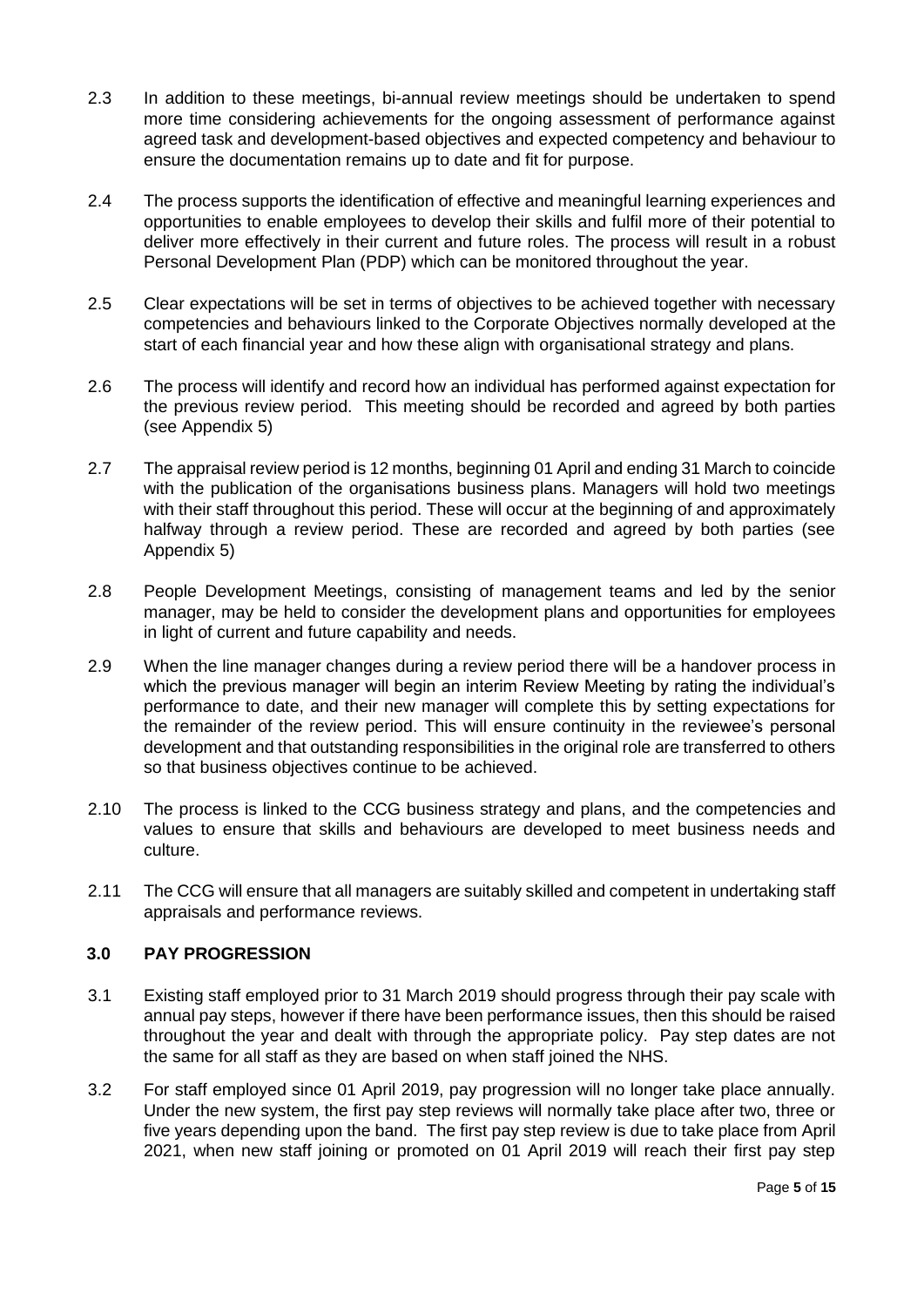review. This is assuming that all new starters/promotions start at the bottom of the pay band in line with AfC terms and conditions.

#### **4.0 EQUALITY**

In applying this policy, the CCG will have due regard for the need to eliminate unlawful discrimination**,** promote equality of opportunity**,** and provide for good relations between people of diverse groups, in particular on the grounds of the following characteristics protected by the Equality Act (2010); age, disability, gender, gender reassignment, marriage and civil partnership, pregnancy and maternity, race, religion or belief, and sexual orientation, in addition to offending background, trade union membership, or any other personal characteristic.

#### **5.0 MONITORING & REVIEW**

5.1 The policy and procedure will be reviewed triennially by the HR team in conjunction with operational managers at the CCG and Trade Union representatives. Where review is necessary due to legislative change, this will happen immediately.

#### **Part 2**

#### **1.0 PROCEDURE**

#### *This procedure should be read in conjunction with local CCG procedures*

- 1.1 Individuals will be introduced to the process at the start of their time in their role and initial performance and development expectations will be set.
- 1.2 All managers will have regular 1:1 meetings with their staff to discuss their health and wellbeing, performance and development. These meetings should take place at least monthly and, in some cases, at the discretion of the manager and individual, may occur more frequently (see Appendix 3).
- 1.3 1:1 meetings should provide both the manager and individual with the opportunity to discuss any aspects of performance, competence, behaviour and development that may be appropriate in the context of the individual's role and their current objectives.
- 1.4 Appraisal Review Meetings will be held between 01 April and 31 March. At these meetings performance during the previous period will be recorded and expectations for the forthcoming year set.
- 1.5 Appraisal Reviews will be cascaded through the business to ensure there is a continuous line of sight between the CCG strategy, local business plans and individual objectives.
- 1.6 Completed documentation from the Appraisal Review Meetings will be reviewed and signed off by the reviewer's line manager (as well as the reviewee and the reviewer) to ensure consistency in performance bandings awarded and expectations set.
- 1.7 Management teams will participate in People Development Meetings after Appraisal Review Meetings to consider and refine the development plans and opportunities for employees in light of current and future capability and needs.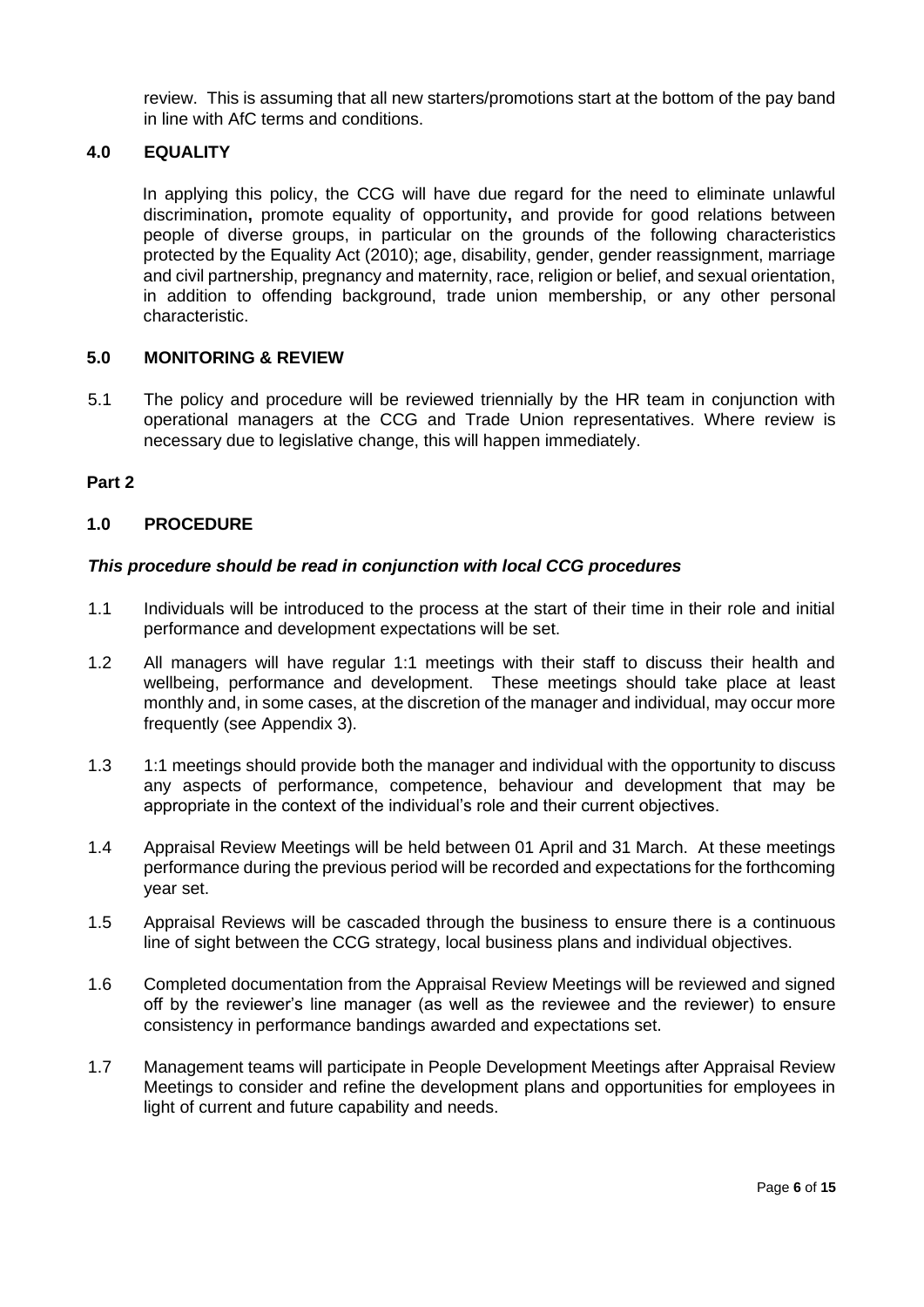- 1.8 Interim Appraisal Review Meetings will be held halfway through the review period. At interim meetings performance against objectives to date is rated and consideration is given to any necessary changes to expectations for the remainder of the review period.
- 1.9 These meetings may also be known as performance and development reviews (PDRs).

# **2.0 JOB DESCRIPTIONS**

- 2.1 Job Descriptions have an ongoing purpose throughout the employee life cycle.
- 2.2 Job descriptions should be regularly reviewed to ensure they reflect on paper what the post holder undertakes in practice day to day.
- 2.3 A good job description gives the person within the post a reference point for their responsibilities and the required level of performance expected which is beneficial for appraisals and reviewing and planning personal growth and development.
- 2.4 Job Descriptions also support Managers to understand the scope and level of responsibility expected of a role and ensures consistency across job bands, aligning job factors and relevant job information. See further guidance in Appendix 2.

#### **3.0 FLEXIBILITY**

3.1 The Organisation recognises that due to the number and diversity of its employee groups, the process needs to be flexible. To support this, a 1:1 meeting to review performance or a more formal interim Appraisal Review Meeting can be requested by either party at any time.

# **4.0 APPRAISAL REVIEW MEETINGS**

- 4.1 All Managers must ensure that priority is given to the Appraisal Review Meetings and that scheduled appointments are issued and only re-arranged where the needs of the business are paramount.
- 4.2 Appraisal Review Meetings are most effective when well prepared for. Guidance has been provided to support the preparation of reviewers and reviewees (see Appendix 4). Management teams will also meet prior to Appraisal Review Meetings to ensure a consistent and transparent approach to these meetings.
- 4.3 Managers must allocate a quiet place with no interruptions and sufficient time to each meeting to ensure that an effective conversation is able to take place and that an accurate and reflective record of this is made.
- 4.4 The conversation will include:
	- Review of performance against objectives and standards
	- Discussion of the employees' health and wellbeing
	- Review of behaviour in relation to the Organisation Competencies and Values
	- An overall performance banding combining performance against objectives, competencies and Values
	- Discussion of personal aspirations and career development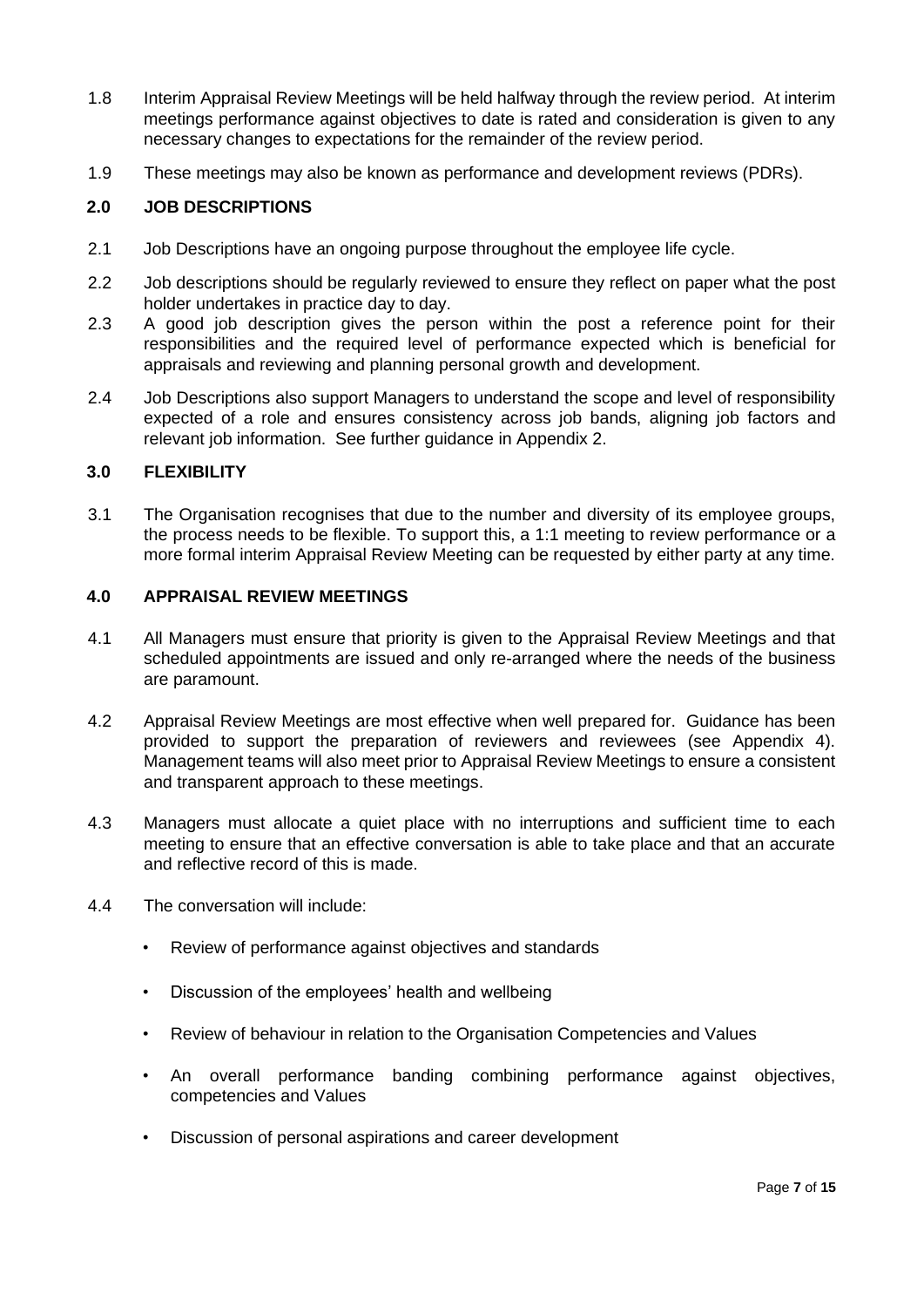- Agreement of personal objectives and performance standards over the coming year and how these are aligned with the CCG strategy and local business plans
- Review of personal development during the last year
- Development of a PDP for the coming year
- Review of the Pay Step Review process (if applicable at the time of the APPRAISAL REVIEW )

#### **5.0 PERFORMANCE BANDINGS**

- **5.**1 The allocation of a performance banding should clearly reflect the performance of the individual during the entire review period and must be a combination of all three aspects of performance – objectives, competencies and Values.
- 5.2 There are four performance bands:

#### 5.3 **Exceptional performer**

- All expectations in terms of objectives, competencies and values have been met and some will have been exceeded.
- The reviewee will have demonstrated a consistent positive, flexible and proactive approach to their work.
- The reviewee takes responsibility for their own performance and development.

#### 5.4 **Sound performer**

- Consistently meets most expectations and some may have been exceeded.
- Where expectations have not been met this has been marginal. Reasons have been identified and addressed.
- The reviewee demonstrates a positive and flexible approach to their work and their development.

#### 5.5 **Developing performer**

- Some expectations will have been met or exceeded.
- Some expectations will not have been met and improvement is needed. Reviewee recognises and understands the reasons for this and is developing. (This may reflect an individual getting to grips with a new role.)
- The reviewee demonstrates a positive approach to their work and development.

#### 5.6 **Under performer**

• Consistently fails to meet some expectations. Immediate improvement is required.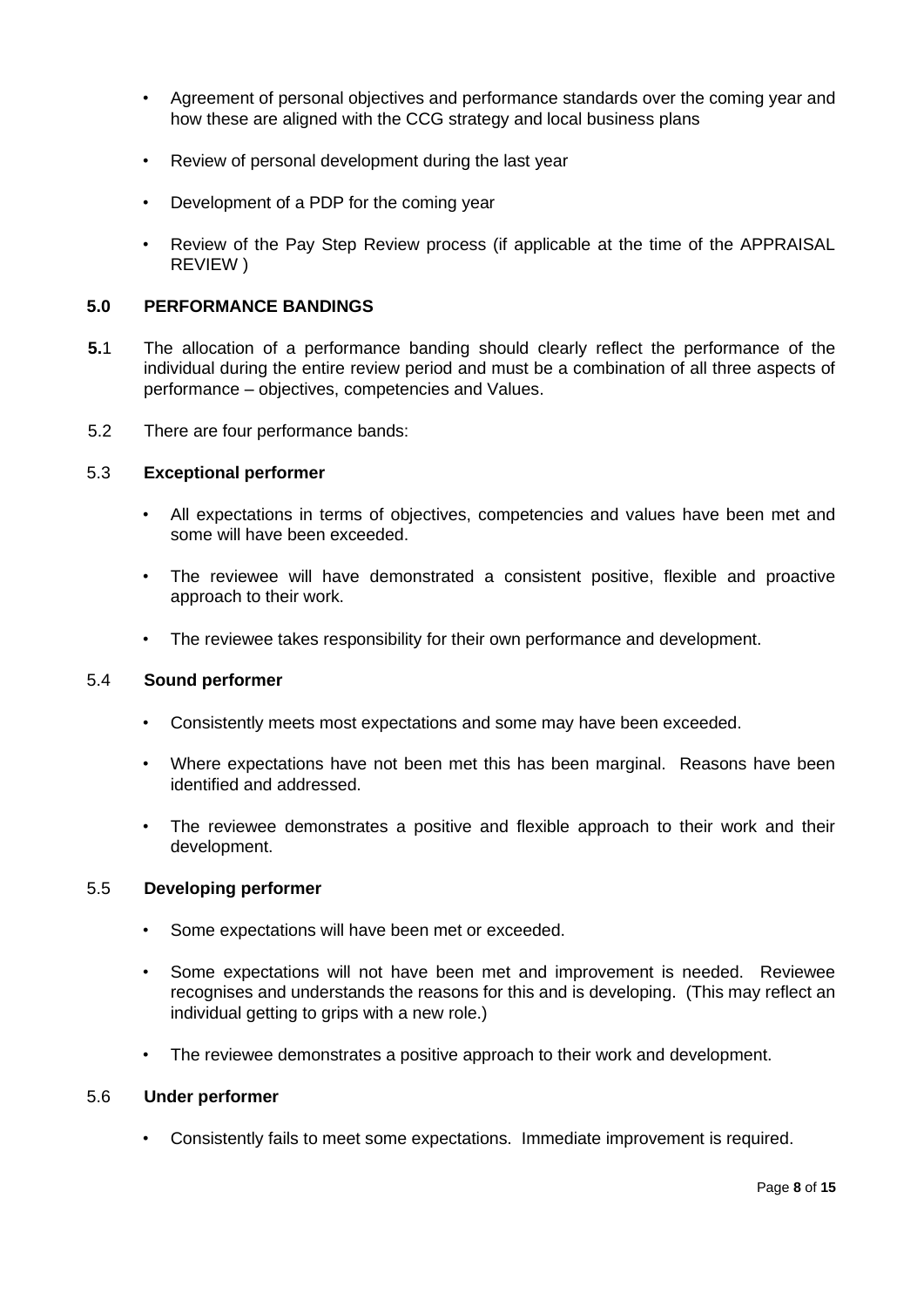• A formal development plan will have been agreed with the reviewee to achieve a minimum standard of performance to enable the reviewee to achieve in their role.

# 5.7 **People Development Meetings will be held within all management teams which will:**

- Explore performance bandings, ensuring consistency across the team
- Consider development plans for employees in light of current capability needs within and outside of the team, and the capabilities the Organisation needs to develop for the future. This will include identifying secondments, changes to responsibilities and personal development activities where appropriate.
- Review action plans for underperforming employees to ensure they have appropriate help back to performance including the use of HR policies.

# **6.0 THE ROLE OF THE REVIEWER'S MANAGER**

- 6.1 The reviewer's manager has a key role in the Appraisal Review process.
- 6.2 They ensure a consistent approach is taken in the setting of objectives and expectations, how performance is measured and how development is supported. This is done by facilitating the team preparation meeting before reviews are carried out and by subsequently signing off completed reviews and participating in People Development Meetings.
- 6.3 Facilitate Team Preparation Meetings for their direct reports. This includes ensuring the consistency of objectives set and their alignment with organisational strategy and business plans and a consistent approach to the allocation of performance bandings.
- 6.4 Monitor the progress and completion of Appraisal Review Meetings for their direct reports.
- 6.5 Sign-off completed Appraisal Review Meeting forms.

# **7.0 QUALITY AND MONITORING**

- 7.1 Quality is monitored to ensure the quality and consistency of Appraisal Review meetings and that meetings are taking place across the organisation.
- 7.2 All individual Appraisal Review Meeting forms will be reviewed by the Reviewer's Manager following the meeting for sign off. This enables the reviewer's manager to ensure the consistency of the objectives set and their alignment with organisational strategy and plans, and the performance bandings allocated. It also enables them to understand the performance and talent within their team, and to support their team in ensuring adequate focus is given to managing each individual in their team appropriately.
- 7.3 Where the outcomes of an Appraisal Review Meeting do not appear to be of sufficient quality or consistency, the reviewer's manager will explore this with the reviewer and the reviewee to understand the reasons behind this and ensure a consistent approach in the future. Meeting outcomes should be adjusted as necessary before paperwork is signed off by the relevant committee.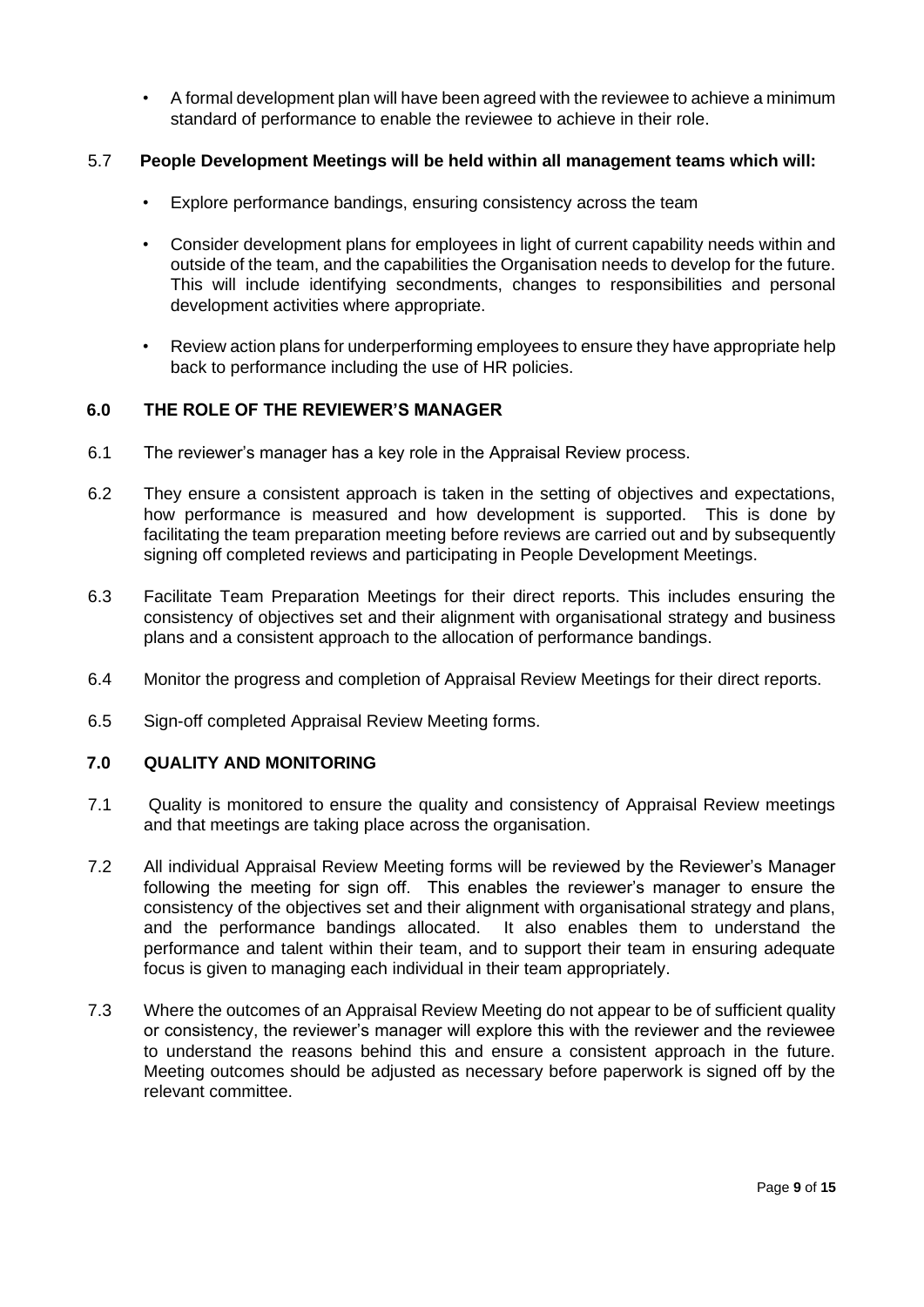# **8.0 PLANNING DEVELOPMENT INCLUDING PERFORMANCE DEVELOPMENT PLANS (PDPS)**

- 8.1 The reviewer and the reviewee share responsibility for identifying learning needs and taking advantage of learning and development opportunities. An individual PDP will be kept up to date and referred to during Appraisal Review Meetings.
- 8.2 Individual PDPs will encompass learning needs relating to:
	- Development of the core capabilities the CCG need to develop
	- Recovery of performance objectives / standards missed in the last performance year including technical training
	- Development of ability to act congruently with the CCG's values
	- Demonstrating Organisational Competencies
	- Learning to support the achievement of performance objectives and standards for the coming year
- 8.3 Learning is most effective in causing an improvement in performance and personal change when it is conducted according to the following ratio:
	- 70% of development is on the job
	- 20% of development comes through learning from others
	- 10% of development comes from formal learning opportunities

#### **9.0 INCREMENTAL PROGRESSION**

9.1 Pay Progression

#### 9.2 **Staff in post prior to 31 March 2019.**

- During the three year pay award ending on 31 March 2021, current organisational pay progression will continue to apply, unless the employee is promoted to a new post.
- An employee's incremental point will be awarded on their anniversary of starting or promotion date automatically in ESR. There will be no need to complete any paperwork to receive the award.
- Therefore, during the transition period, staff may receive a combination of their incremental uplift and the annual pay award.
- Despite these awards continuing to be automatic, it is important that all employee undertake an annual appraisal and complete all their mandatory training.
- The automatic award of the incremental point will cease on 31 March 2021.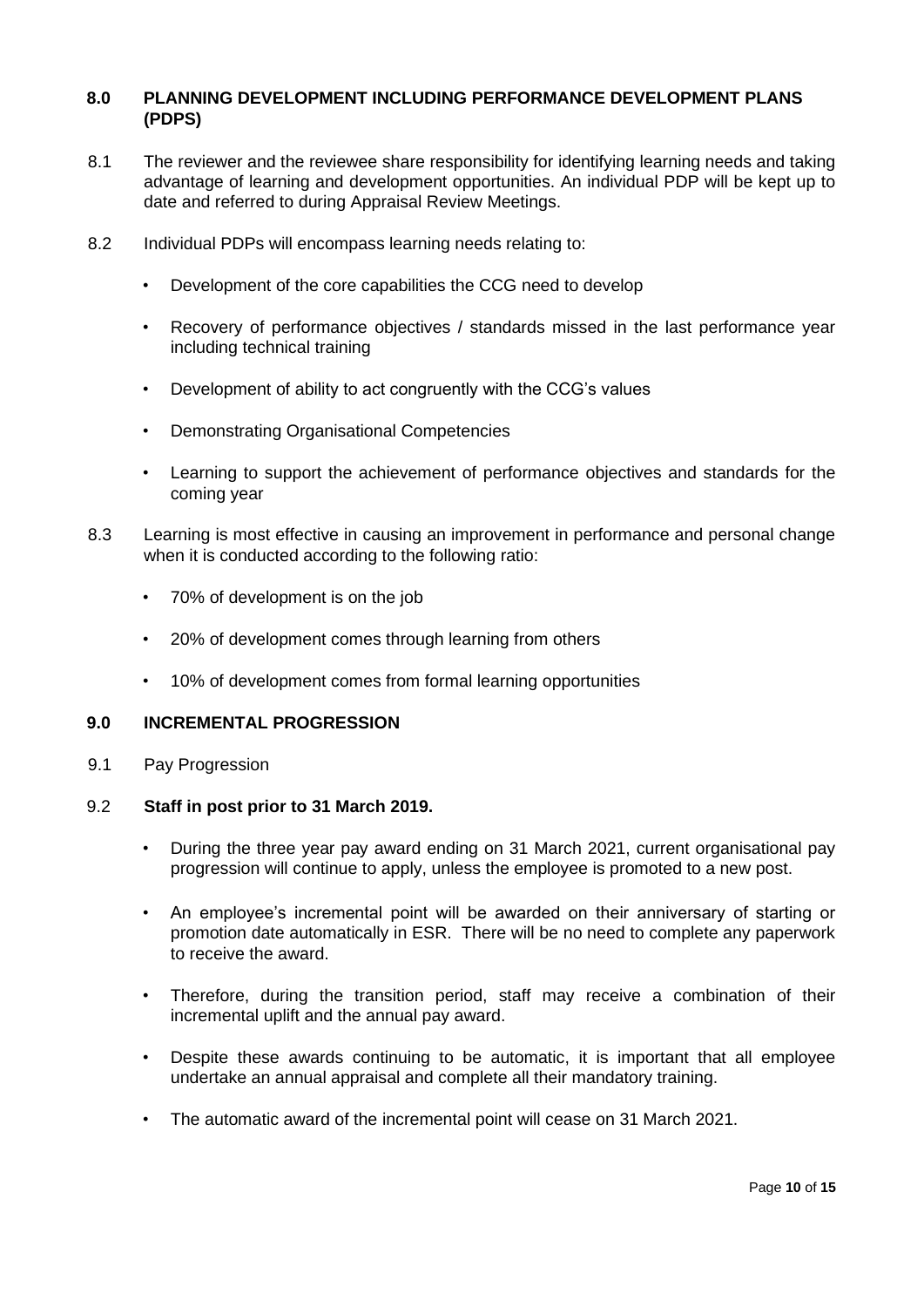- For employees to track their individual pay journey, they can access this via the [pay](https://www.nhsemployers.org/pay-pensions-and-reward/2018-contract-refresh/pay-journey-tool) [journey tool.](https://www.nhsemployers.org/pay-pensions-and-reward/2018-contract-refresh/pay-journey-tool)
- For those staff on Band 8c, 8d and 9 where a re-earnable process is in place prior to 01 April 2019, this process will continue until 31 March 2021.

# **9.3 Staff appointed or promoted since 01 April 2019**

- Staff employed or promoted on or after 01 April 2019 will be required to follow the new pay progression system in order to receive their pay step increase.
- Pay step increases will not longer be automatic and staff will be required to demonstrate the following standards in order to receive their pay step increase :-
	- $\circ$  An annual appraisal has been completed within the last 12 months and outcomes are in line with organisational objectives;
	- o There are no formal capability processes in place (excluding absences related to ill health);
	- $\circ$  There are no formal disciplinary sanctions live on the employees' record;  $\circ$ Statutory / Mandatory training has been completed
	- $\circ$  For line managers only appraisals have been completed for all the staff as required.
- If an employee has been able to demonstrate the requirements detailed above they will be eligible for their pay step increase.

# **9.4 Re-earnable process for Band 8c, 8d and 9**

- The principles and requirements for the pay progression and the re-enable process for Bands 8c, 8d and 9 are the same principles and standards as detailed above.
- Once an employee has reached the top of their band, the expectation is that the employee will continue to meet the required standards and will re-earn the relevant element of pay annually.
- The first point at which a re-earnable element becomes relevant is 12 months after the employee has passed through their pay step point and reached the top of their band.
- In the year after the employee has reached the top of Band 8c, 8d or 9, 5% or 10% of basic salary will become re-earnable. Where the standards are met, salary will remain at top of the band. If the standards are not met, then the salary may be reduced by 5% or 10% from the pay step date (further guidance to be defined by NHS Staff Council). If the reason an employee cannot demonstrate one of these standards due to factors beyond their control, then this should not affect their pay progression.
- The employee will be able to restore their salary to the top of the band the following year by meeting the required standards.
- 9.5 ESR will be closed to automatic pay step increases for new and newly promoted staff as of 01 April 2019. Line Managers will therefore be required to complete the form found in appendix 6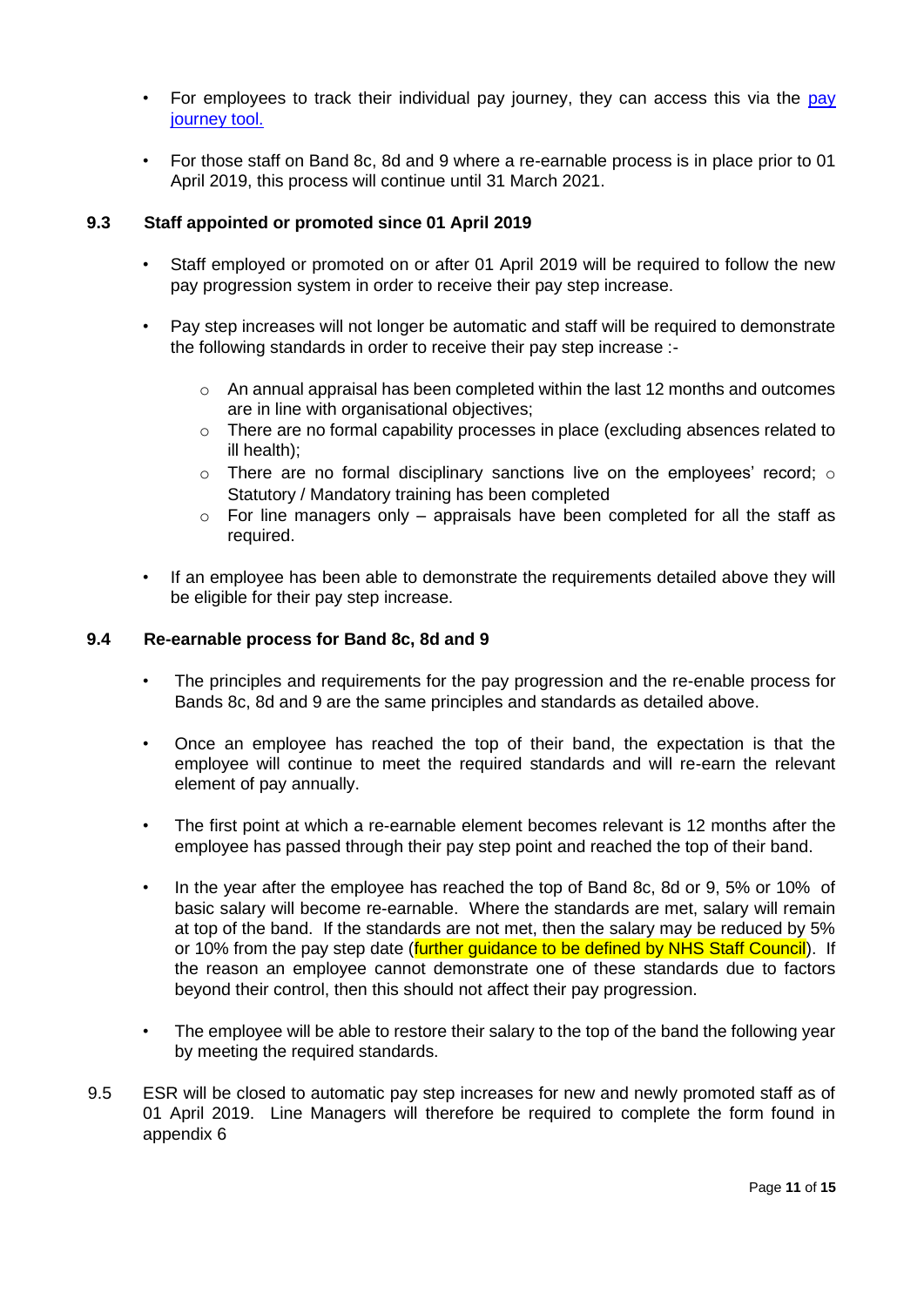- 9.6 Line Managers will be notified between 60 and 90 days in advance via ESR, that a member of their team is due a pay step increase and will be expected to undertake a Pay Step Review Meeting with the employee at least one month in advance of their pay step anniversary.
- 9.7 Appraisal Review Meetings will need to take place each year regardless of whether there is a pay step increase scheduled for that year or not.

# 9.8 **The Pay Step Review Process**

#### **Step 1**

Between 60 and 90 days before an employees Pay Step Date is due, a Manager must meet the individual for a Pay Step Submission Review (Appendix 6). This meeting will determine whether the employee can progress through the next Pay Step and should draw on the most recent appraisal. Employees will progress to the next pay step point on their pay step date where the following can be demonstrated:

- The appraisal has been completed within the last 12 months and outcomes are in line with the Organisational standards
- There is no formal capability process in place
- There is no live disciplinary sanction on record
- Statutory and Mandatory Training is 100% complete
- For Line Managers only appraisals have been completed for all staff they manage

Where factors beyond the employee's control, such as organisational or operational issues, have prevented compliance with any of the above requirements, these should not prevent the employee from progression. Managers should ensure that they take full account of such factors and employees bring to the attention of their line manager as soon as possible so that these can be addressed and remediated.

#### **Step 2**

At least 1 month before the Pay Step Date and once Step 1 been completed, the manager should enter, under Pay Progression Meeting Review on ESR, the outcome of the meeting. If the individual can progress to the next pay step, this will be actioned on ESR.

# **Step 3**

If the Standards have not been met, this should be entered onto ESR. The Line Manager should discuss and agree a plan with the employee for any remedial action needed, including timescales. On successful completion, the manager will apply the Pay Step following the deferral, by adding a new Pay Progression Meeting Review and select 'Yes, following deferral'

If a Line Manager is considering not approving the Pay Step, they must speak with HR before the discussion with the employee or this is actioned on ESR. It is expected the large majority of employees will be approved for their Pay Step and only where formal action has already been taken in relation to capability / performance, may this defer a Pay Step.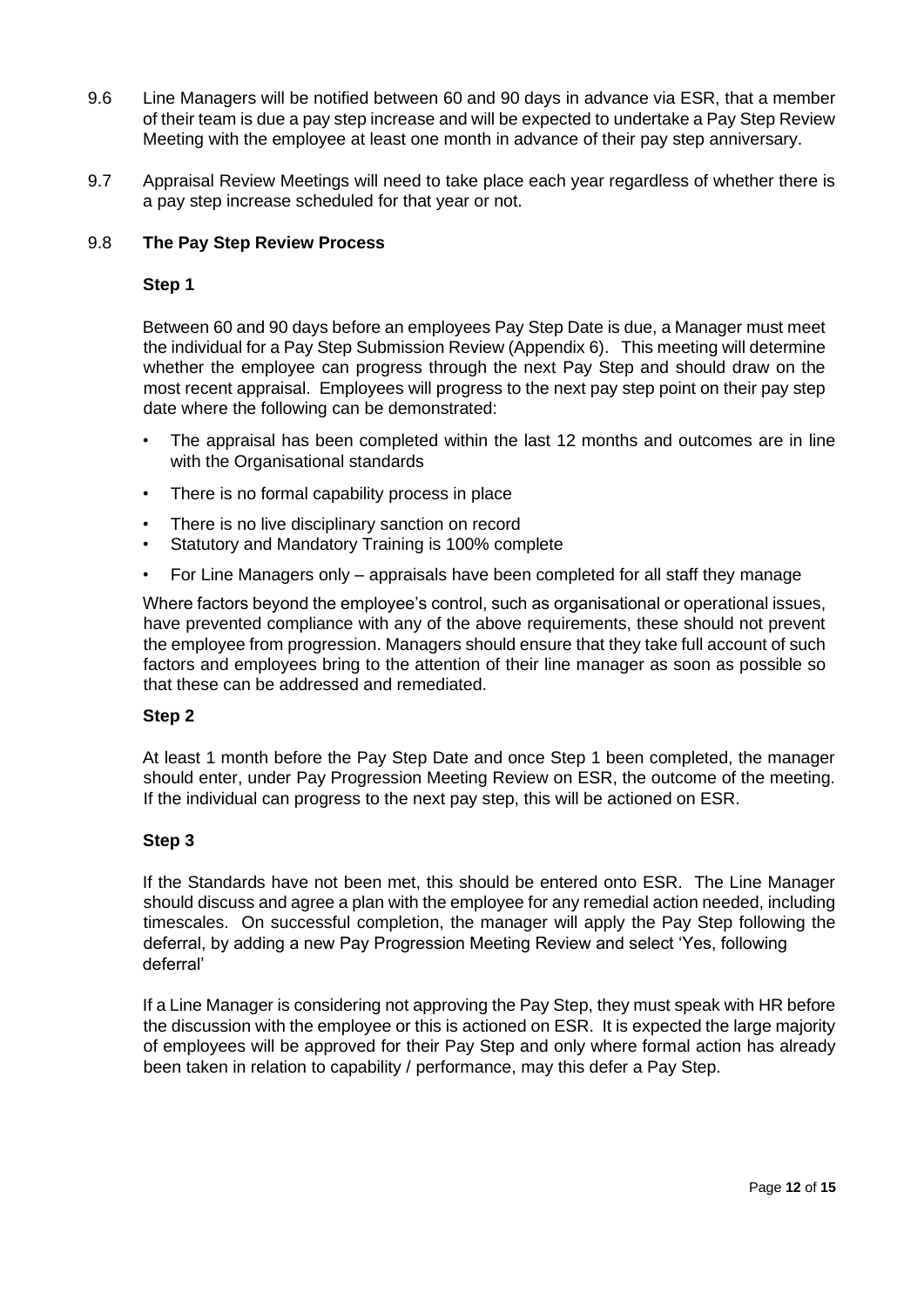# **9.9 Decisions to delay a pay Step**

It is expected that staff will achieve the required standards at the point of their pay step. It is also expected that staff and their line manager should have regular discussions about any problems in reaching the required standards before the pay step date. This will allow time for issues to be raised and possible solutions found to enable the pay step point to be opened on time.

In cases where the standards have not been met and there are no mitigating factors sufficient to justify this, it is expected that an individual's pay step will be delayed subject to the arrangements outlined below.

The line manager must use the pay step review meeting process to discuss the standards that have not been met and previous discussions about, these and record their decision.

The line manager should advise the employee of the right to appeal any decision using the CCGs Grievance Policy.

The Line manager should also discuss and agree a plan with the employee for any remedial action needed to ensure that the required standards for pay progression are met, including a timescale and how any training and support needs will be met.

A further pay step review meeting should be arranged at an agreed date to review progress and where satisfactory, initiate the opening of the pay step. The effective date for progressing to the next pay step should be the earliest date that that the relevant requirements are shown to have been met. The pay step date for future years will remain unchanged.

Where a pay step is delayed due to a live disciplinary sanction or a formal capability / performance process, the line manger should initiate a pay step review meeting before the expiry of the sanction or capability plan. This should be used to confirm all other requirements have been met and to ensure that the staff member progresses to the next pay step, effective the date after the sanction expires. The pay step date will remain unchanged.

A disciplinary sanction cannot be applied retrospectively to delay a pay step it comes into effect after the pay step date.

#### **9.10 Absent from work when pay step review is due**

If a staff member is absent from work for reasons such as sickness or parental leave when a pay step is due, the principle of equal and fair treatment should be followed so that no detriment is suffered as a result.

In the case of planned long term paid absence such as maternity, adoption and shared parental leave the pay step review can be conducted early if this is reasonable and practical, allowing the pay step to be applied on their pay step date in their absence.

If an individual is on planned long term paid absence such as maternity, adoption and shared parental leave and a pay step review cannot be conducted prior to the pay step date, the pay step point should be automatically applied in the individual absence, subject to equal and fair treatment,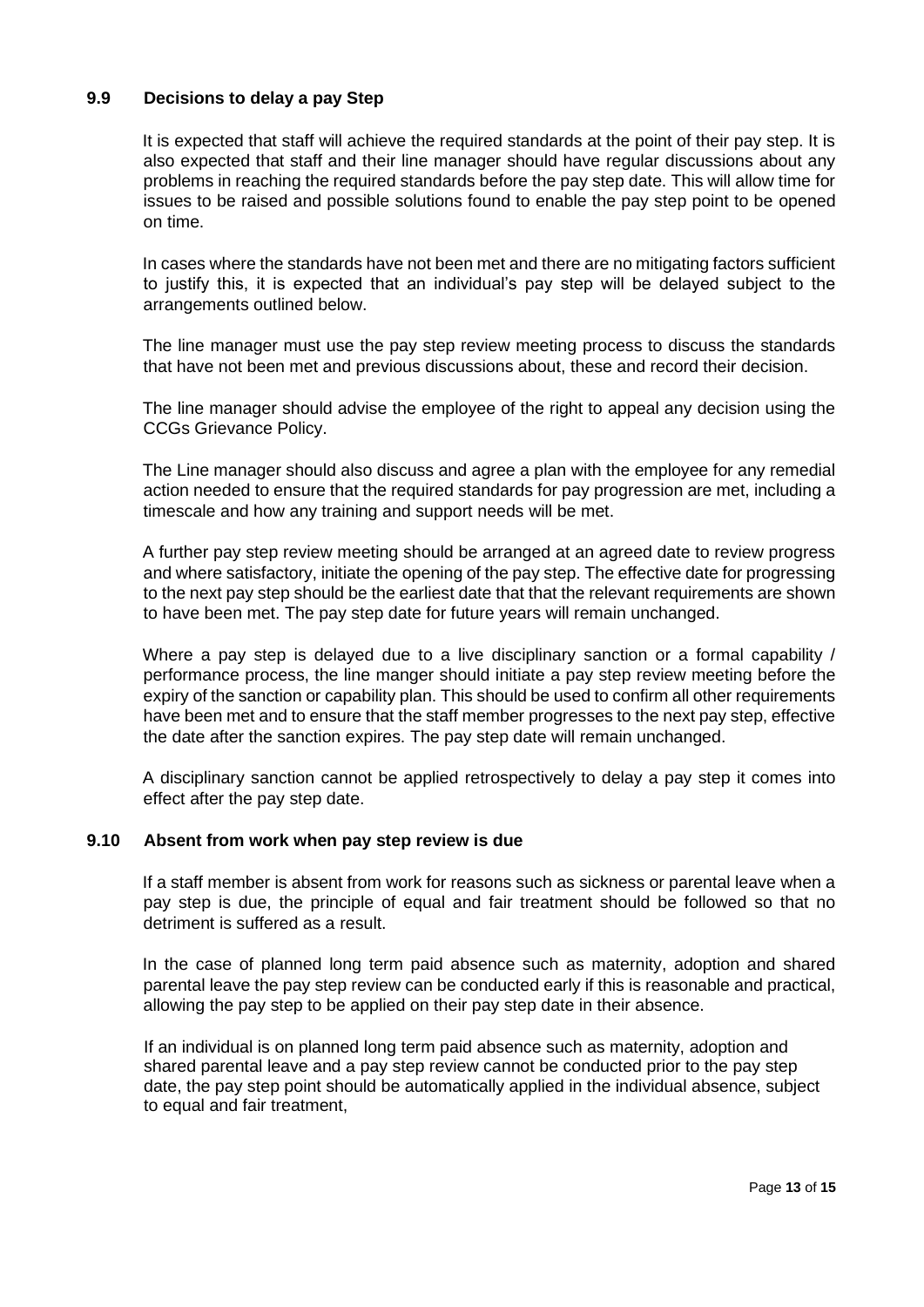If there is a live disciplinary sanction in place at the point the individual commenced their leave, the pay step point should be applied in their absence if appropriate, effective the day after the sanction expires.

If there was an active formal capability / performance process underway, at the point they went on leave, the pay step point can be delayed. The improvement process should be resumed immediately upon their return. On satisfactory completion, the period of their absence should be set aside, and the pay step point backdated to an agreed date as if they had completed the improvement process without being absent.

The CCG will need to take particular care to avoid any discrimination or detriment on the grounds of maternity, sex or disability that could arise in relation to staff on maternity/adoption/parental or sick leave.

Suspension from work on full pay is a neutral act, in order to ensure this is the case, employers should ensure that the pay step point is applied from the pay step review date where an individual is suspended on that date, provided they were meeting the required standards at the point of suspension.

#### **10.0 APPEALS PROCESS**

10.1 All individuals will have the right to appeal to the application of this policy via the CCGs Grievance Policy and Procedure.

#### **APPENDIX 1 – EQUALITY IMPACT ASSESSMENT**



# **APPENDIX 2 – GUIDANCE ON JOB DESCRIPTIONS**



# **APPENDIX 3 – ONE TO ONE RECORD FORM (including Health and Wellbeing Check-in)**



Click link for : [Managers guide to appraisals and one to ones](https://sway.office.com/p2qQ4H11w5Yq1bEV?ref=Link)